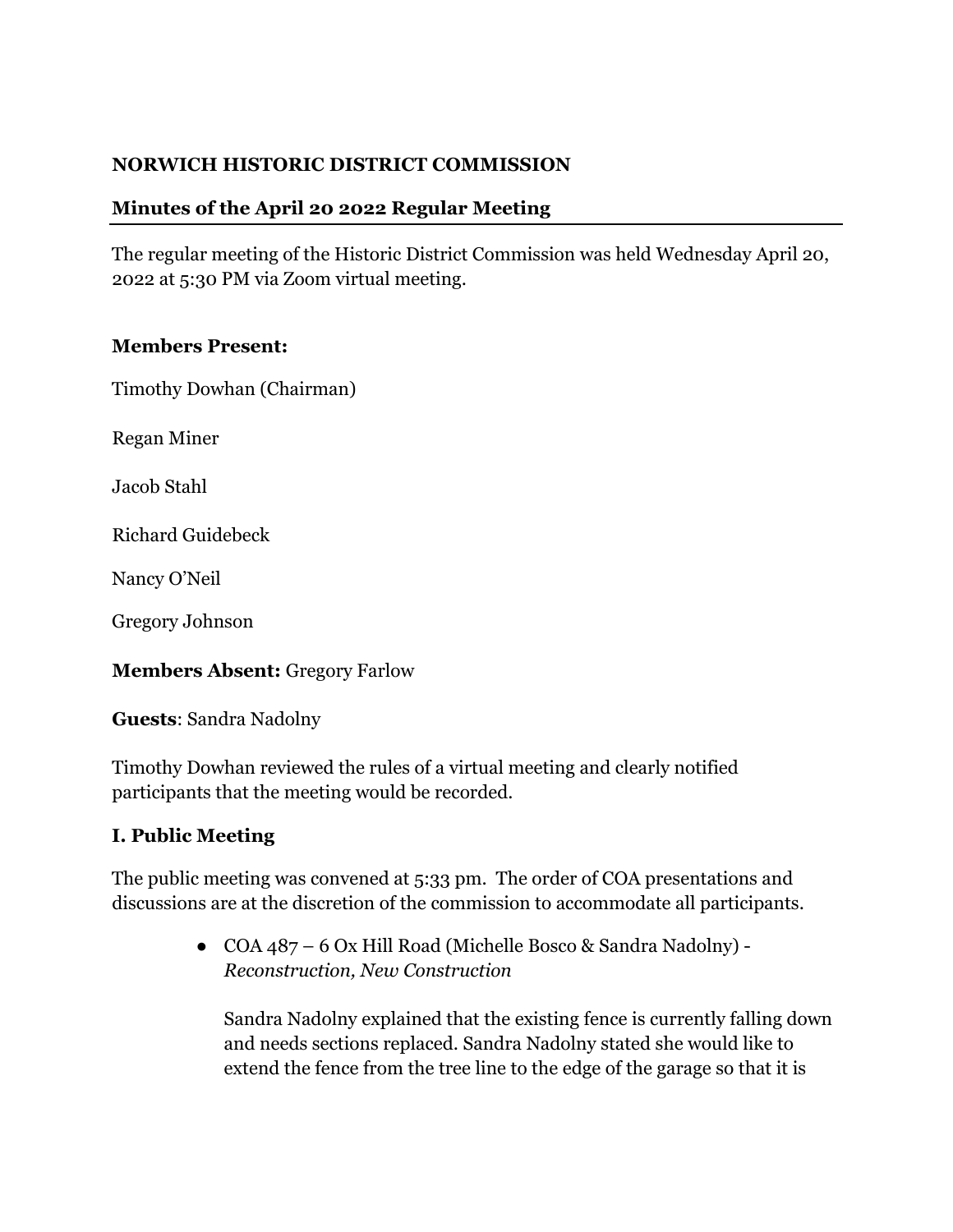enclosed for safety and privacy. Sandra Nadolny explained there was a fence in the past that extended from the tree line to the former barn. Sandra Nadolny stated the fence would match the existing fencing. Sandra Nadolny stated the replacement would be wood for wood with matching details.

● COA 488 – Ox Hill Road (Michelle Bosco & Sandra Nadolny) - *Demolition, Other* 

Sandra Nadolny stated she would like to remove the dilapidated split-rail fence from her property. Sandra Nadolny stated she would put plantings in place of the former fence to fill in the area. Richard Guidebeck noted that the split-rail fence had been part of property for decades, but in various states of disrepair, so understood the applicant's concerns and questioned if the removal of the fence would visually impact the property. Timothy Dowhan asked if the portion of fence leading up to the stairs would remain. Sandra Nadolny stated the portion of the fence in front of the smaller house on the property would remain as well as the portion near the larger home that is intact to appear as though they are two separate lengths of fencing. Regan Miner stated it made sense to repair or replace the fence based on its history and existing condition.

## **II. Regular Meeting**

The regular meeting was convened at 5:49 PM.

#### **A. Action on COA's**

● COA 487 – 6 Ox Hill Road (Michelle Bosco & Sandra Nadolny) - *Reconstruction, New Construction* 

Gregory Johnson made a motion to accept the COA as submitted and presented. Richard Guidebeck seconded. Gregory Johnson, Richard Guidebeck, Jacob Stahl, Nancy O'Neil, Regan Miner and Timothy Dowhan voted in favor.The motion passed unanimously.

● COA 488 – Ox Hill Road (Michelle Bosco & Sandra Nadolny) - *Demolition, Other*.

Richard Guidebeck made a motion to accept the COA as submitted and presented. Jacob Stahl seconded. Richard Guidebeck stated the removal of the fence would be a major visual change to the property and noted there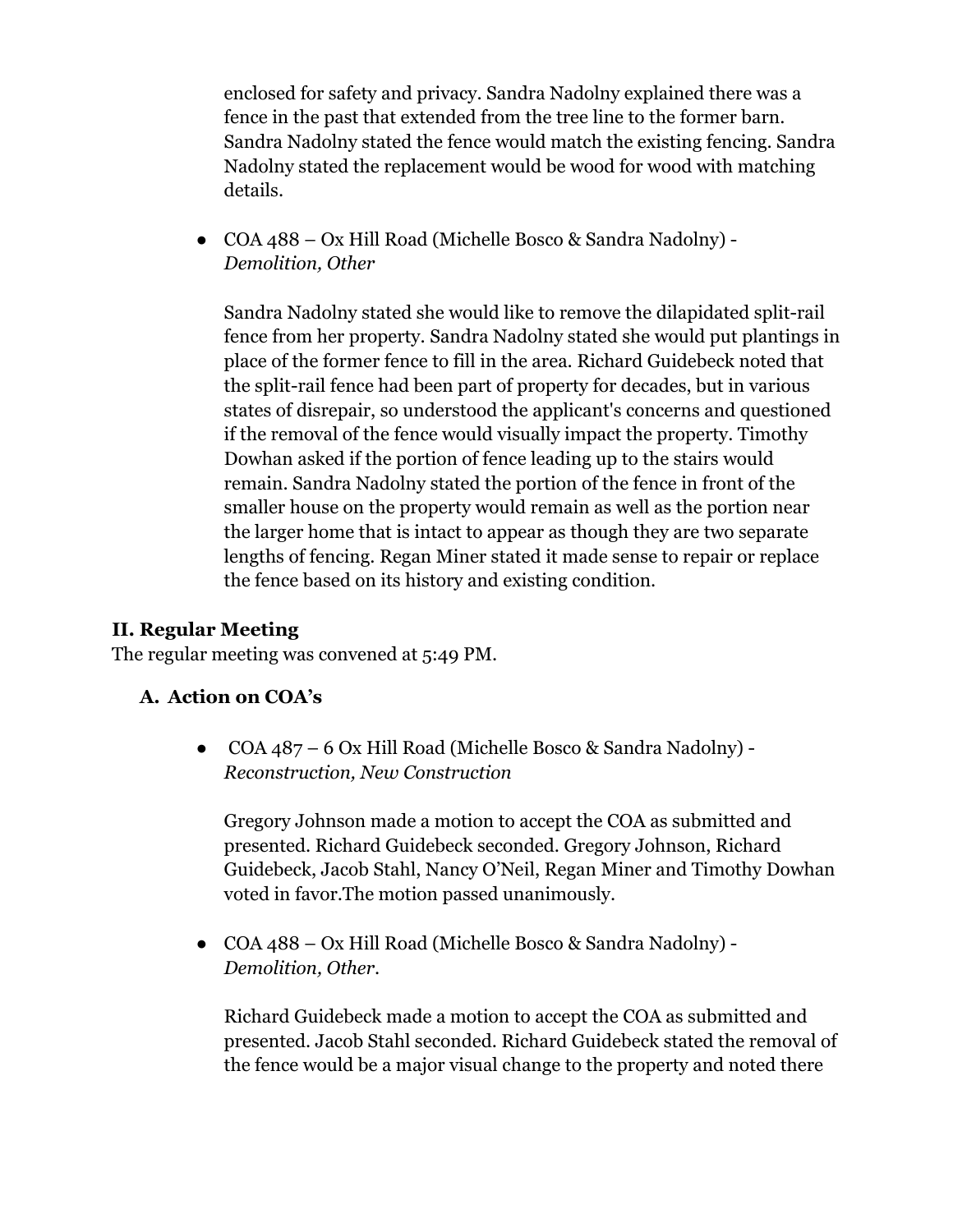was not a way to visualize the outcome until the work occurred. Discussion ensued regarding history of fence and potential options. Regan Miner noted neighborhood complaints of disrepair of fence over the years with various homeowners. Gregory Johnson stated he could understand the need to remove the fence and the safety hazard it presents. Gregory Johnson, Richard Guidebeck, Jacob Stahl, Nancy O'Neil, Regan Miner and Timothy Dowhan voted in favor.The motion passed unanimously.

### **B. Minutes of the Wednesday March 16, 2022 Meeting Minutes**

• Nancy O'Neil made a motion to approve the meeting minutes as written. Regan Miner seconded. Richard Guidebeck, Jacob Stahl, Nancy O'Neil, Regan Miner and Timothy Dowhan voted in favor. Gregory Johnson abstained. The motion passed.

### **C. Chairman Report**

● None.

### **D. Old Business**

● None.

#### **E. New Business**

● Proposals within the Norwichtown Village District (UCFS)

Regan Miner explained that the proposal that came before the Commission was for the strip mall property owned by UCFS, which is not within the Historic District, however it backs up to Lowthorpe Meadows and the Historic District. Regan Miner explained that properties such as this fall into the Historic District Overlay. Regan Miner stated the City is looking for the Committee to develop a process or policy on how to handle applications that fall within the village districts. Richard Guidebeck discussed the various historic districts in Norwich. Regan Miner discussed the parameters of Local Historic Districts, the Norwichtown Village District, and the Village Overlay District. Gregory Johnson noted the overlay districts were established to help preserve character of surrounding neighborhoods, so he felt it would be prudent for the Committee to monitor such applications. Regan Miner noted the properties would not have to adhere to historic materials used, but the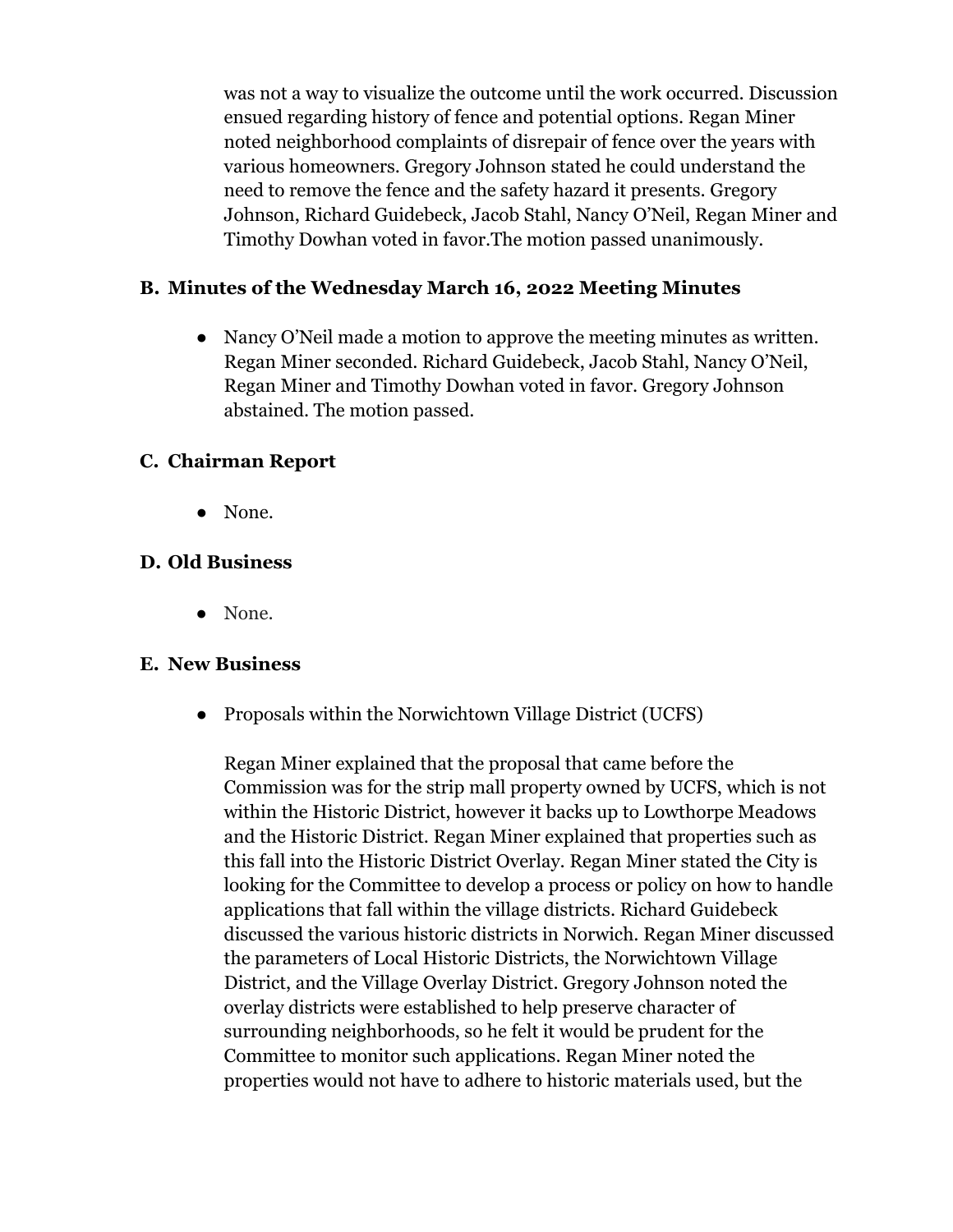applications coming before the Committee would ensure that new buildings won't be obtrusive to the area. Regan Miner and Timothy Dowhan discussed responding to proposals with limited time constraints that may need responses prior to regular scheduled meetings. A decision was made to ask for reviewal of Norwich Village District proposals moving forward, in a time frame to be reviewed at regular scheduled HDC meetings.

Discussion ensued regarding the proposal from UCFS. A decision was made to offer a favorable recommendation for the proposal from UCFS, in agreement with the city consultant's recommendations, and to note the hope that the exterior of the property will be consistent. Timothy Dowhan stated he would notify the city via a memo.

● Vice-Chair and Secretary Appointments

Regan Miner made a motion to accept the proposed executive slate of Timothy Dowhan as the new Historic District Commission chairman, Regan Miner as the new Historic District vice-chairwoman and Nancy O'Neil to continue as secretary. Gregory Johnson seconded. Nancy O'Neil, Gregory Johnson, Richard Guidebeck, Jacob Stahl, Timothy Dowhan and Regan Miner voted in favor. The motion passed unanimously.

● In-person Meetings

Discussion ensued. A decision was made to continue with ZOOM meetings for the time being.

2 Mediterranean Lane

Regan Miner stated he noticed exterior construction, specifically exterior window treatments, occurring at 2 Mediterranean Lane. Regan Miner stated it appeared that the existing windows were replaced with new vinyl windows. Regan Miner noted that, while acting as chairperson, in February 2022 she had sent the new homeowner letters welcoming them to the district and outlining regulations. Regan Miner stated she met the homeowner over the weekend and provided a copy of the design guidelines as well as a district overview. Regan Miner reported the homeowner stated the windows would only be repaired, not replaced, but they were in fact replaced. Regan Miner stated the building department was informed and a cease-and-desist letter was posted on the property door. Regan Miner stated the homeowner did not pull a permit with the building department